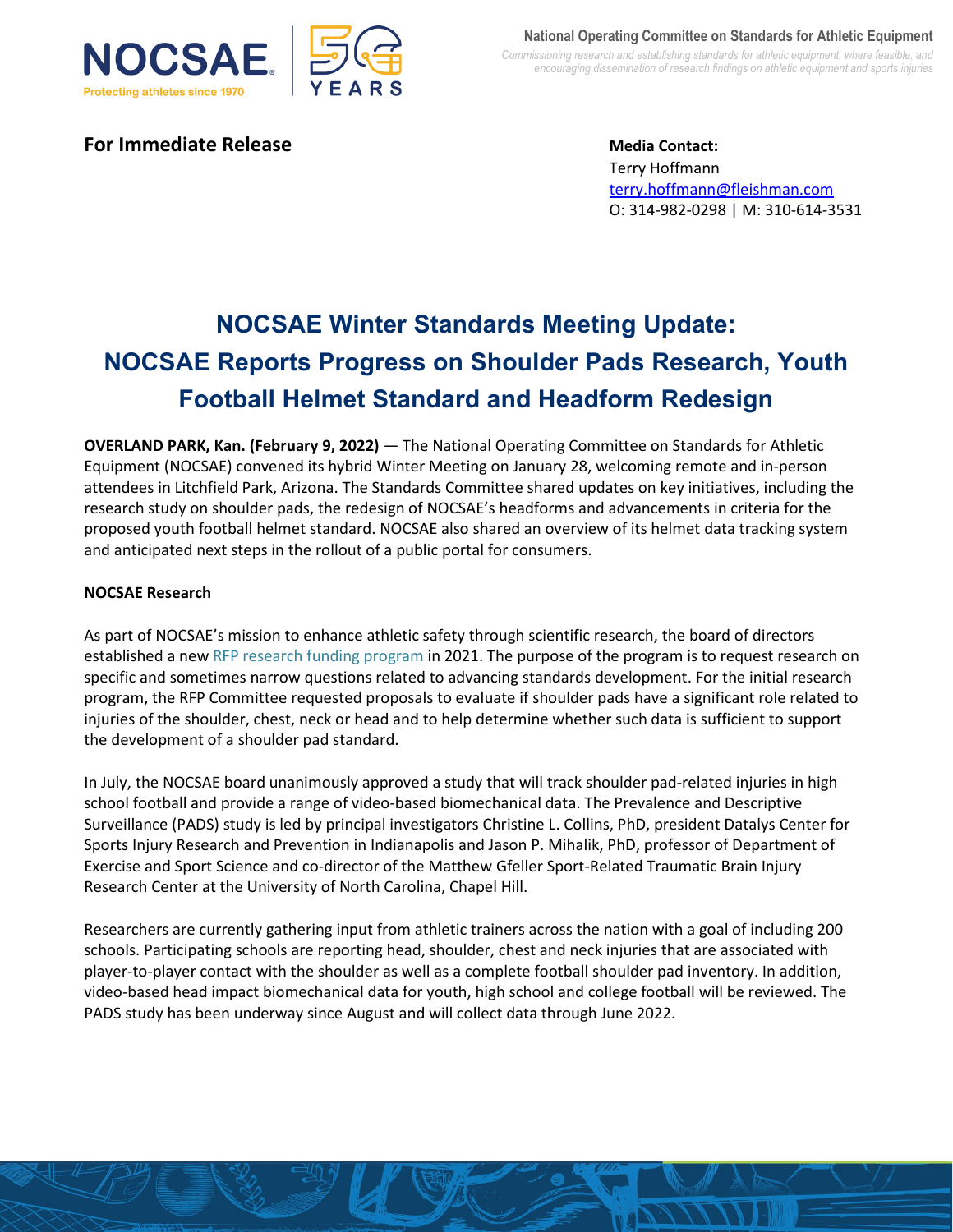

In December, NOCSAE appointe[d Kim D. Barber Foss, MS, LAT, ATC, CCRP to the role of](https://nocsae.org/nocsae-welcomes-new-research-director-kim-barber-foss/) Research Director. Barber Foss will oversee NOCSAE's research program which has funded more than \$13 million in studies since 1994. At the Winter Meeting, Barber Foss shared updates on current research projects and recommendations moving forward. The board unanimously approved reactivating NOCSAE's small grants program to fund research studies under \$50,000. NOSCAE will share updates on criteria and deadlines for proposals in the coming months. Learn more about all of NOCSAE's research programs [here.](https://nocsae.org/research-grant-program/)

## **Proposed Youth Football Helmet Performance Standard**

The NOCSAE Scientific Advisory Committee (SAC) and Technical Director continue to advance work on the **proposed new Youth Football Helmet Performance Standard** [\(ND006-21\)](https://nocsae.org/wp-content/uploads/2018/05/ND006-21-Youth-Helmet-Performance-Specification-DRAFT.pdf) which is still in draft status. In December 2020, the SAC recommended a two-tiered rotational testing standard to account for the differences in athletic behaviors of youth players ages 5-8 and 9-14. The recommendation included two impact velocities and two pass/fail criteria. At the Summer Meeting, the Technical Director presented testing that demonstrated two meaningful impact velocities would not be possible and recommended one pass/fail criteria for all youth helmets. Based on that update, the SAC and Technical Director have determined a 5.0 m/s impact with a pass/fail of 5,000 rad/s² will be used moving forward. Development of the proposed standard is a priority for NOCSAE and the next progress report will be shared at the Summer Meeting in July.

## **Nine Array Headform Redesign**

NOCSAE was a pioneer in the development of variable mass biofidelic headforms that model the biomechanics of a human head, including impedance and harmonics of an actual impact. The NOCSAE headforms allow for more accurate testing of helmets and projectiles. In 2020, NOCSAE finalized plans to redesign the headforms with enhanced biofidelity and testing capabilities. The new Nine Array headform design features increased central space to accommodate expanded data collection sensors and arrays.

At the Winter Meeting, the NOCSAE Technical Director reported that molds for all headform sizes have been completed and initial durability and instrument testing for the medium headform was successful. Further instrument testing is temporarily on hold because key materials used for the headform covering are no longer being manufactured. NOCSAE expects to test new medium headforms made with alternative materials later this year. These tests will determine any adjustments needed to finalize the small- and large-size headforms.

## **NOCSAE Helmet Data Tracking System**

Rick Perkins with Helmet Tracker shared an update on the NOCSAE helmet data tracking system which was developed to track a range of data points on individual helmets, including reconditioning and recertification status. The goal of the program is to provide consumers and sports stakeholders a way to quickly determine the status of a helmet through a simple RFID or bar code scan, or by entering the unique label number into a search portal. Currently, the system contains data for more than 1.5 million football helmets, and it is being used by reconditioners, manufacturers, governing bodies, schools and the NFL.

NOCSAE is currently evaluating options for creating a public portal on the NOCSAE website so that coaches, athletes, parents and other interested parties can directly access core helmet data for an individual helmet. The data would include the last reconditioning and recertification date as well as the name of the company that recertified the helmet. Manufacturers and reconditioners continue to add new and existing helmets to the NOCSAE data system.